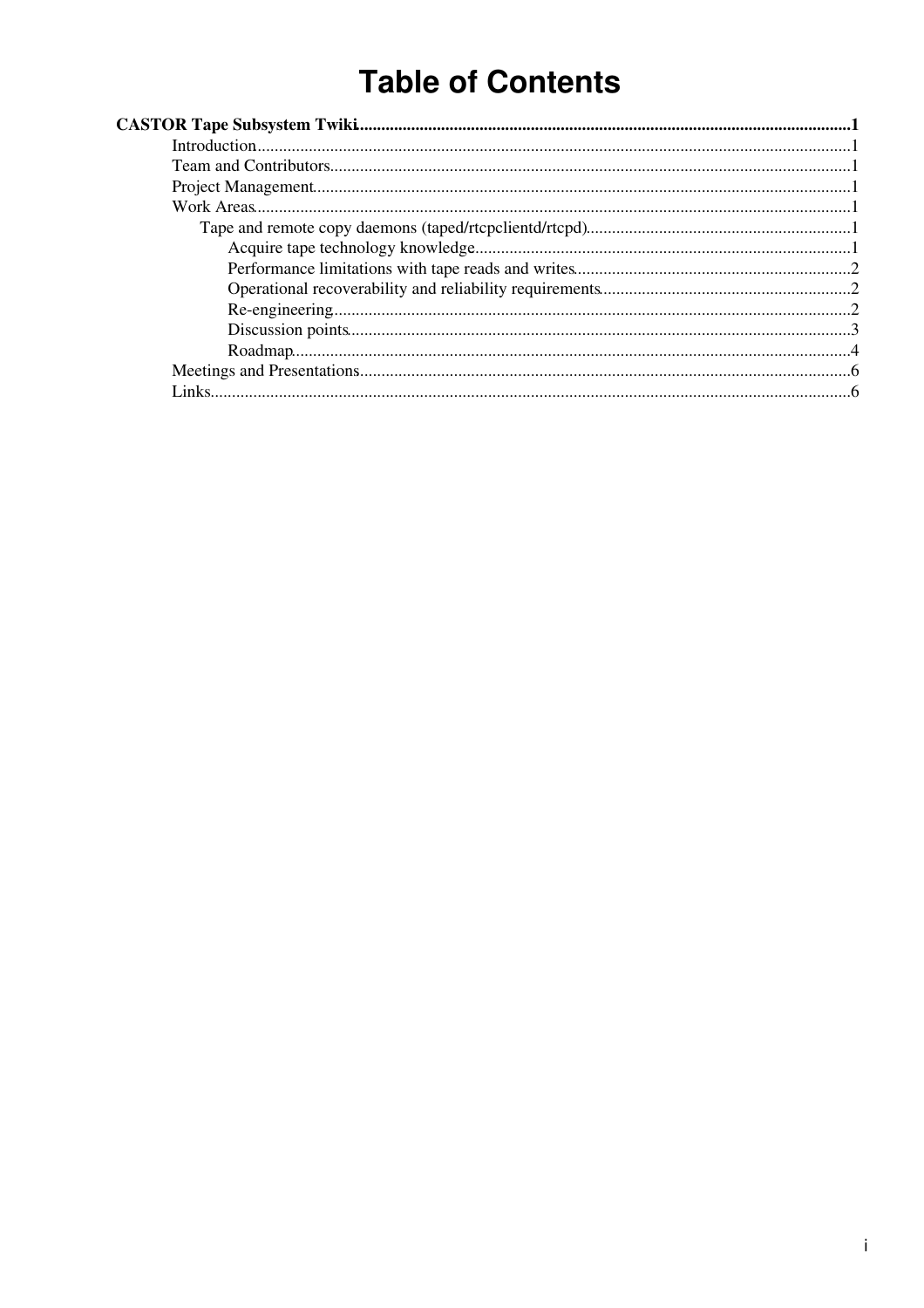# <span id="page-1-0"></span>**CASTOR Tape Subsystem Twiki**



## <span id="page-1-1"></span>**Introduction**

The Tape Subsystem comprises all functionality directly dealing with storage on, and management of magnetic tapes (volumes), tape servers and drives and tape libraries. This ranges from low-level tape positioning and access over disk-to-tape copying up to the management of tape drives and queues and the volume database.

## <span id="page-1-2"></span>**Team and Contributors**

The members of the development team (hosted in IT/DM/SGT) work in close collaboration with the tape operations team (IT/FIO/TSI) who are the main source for operational requirements. Also, coordination is ensured with the DM architecture team.

- **Team members**:
	- Steve Murray IT/DM/SGT (investigations; overall architecture coordination; rtcpd; VDQM2). ♦ Giulia Taurelli IT/DM/SGT (Repack2; rtcpclientd; Recall/Migration policy framework). German Cancio IT/DM/SGT (investigations; planning). Nicola Bessone IT/DM/SGT (starting Sept.08)
- (Main) **Contributors**:
	- Vlado Bahyl IT/FIO/TSI; Tim Bell IT/FIO/TSI; Charles Curran IT/FIO/TSI; Arne Wiebalk ♦ IT/FIO/TSI; Olof Barring IT/FIO/FS

## <span id="page-1-3"></span>**Project Management**

• See the dedicated [Project Management](https://twiki.cern.ch/twiki/bin/view/DataManagement/TapeProjectManagement) page: [TapeProjectManagement](https://twiki.cern.ch/twiki/bin/view/DataManagement/TapeProjectManagement)

## <span id="page-1-4"></span>**Work Areas**

### <span id="page-1-5"></span>**Tape and remote copy daemons (taped/rtcpclientd/rtcpd)**

- **Goals**:
	- 1. Acquire knowledge on tape technology: Software, Hardware, Media
	- 2. Understand current performance limitations in both tape write and read operations
	- Address operational recoverability and reliability requirements and their impact on the tape 3. data structure and format
	- 4. Re-engineer existing old/legacy code base using standard CASTOR development principles and foundation libraries, taking into account the above, following a low-risk migration path

#### <span id="page-1-6"></span>**Acquire tape technology knowledge**

The current CASTOR tape software is outdated and not well understood by the current development team. The technology used (tape drives, SCSI devices, etc) requires in-depth technical understanding which needs to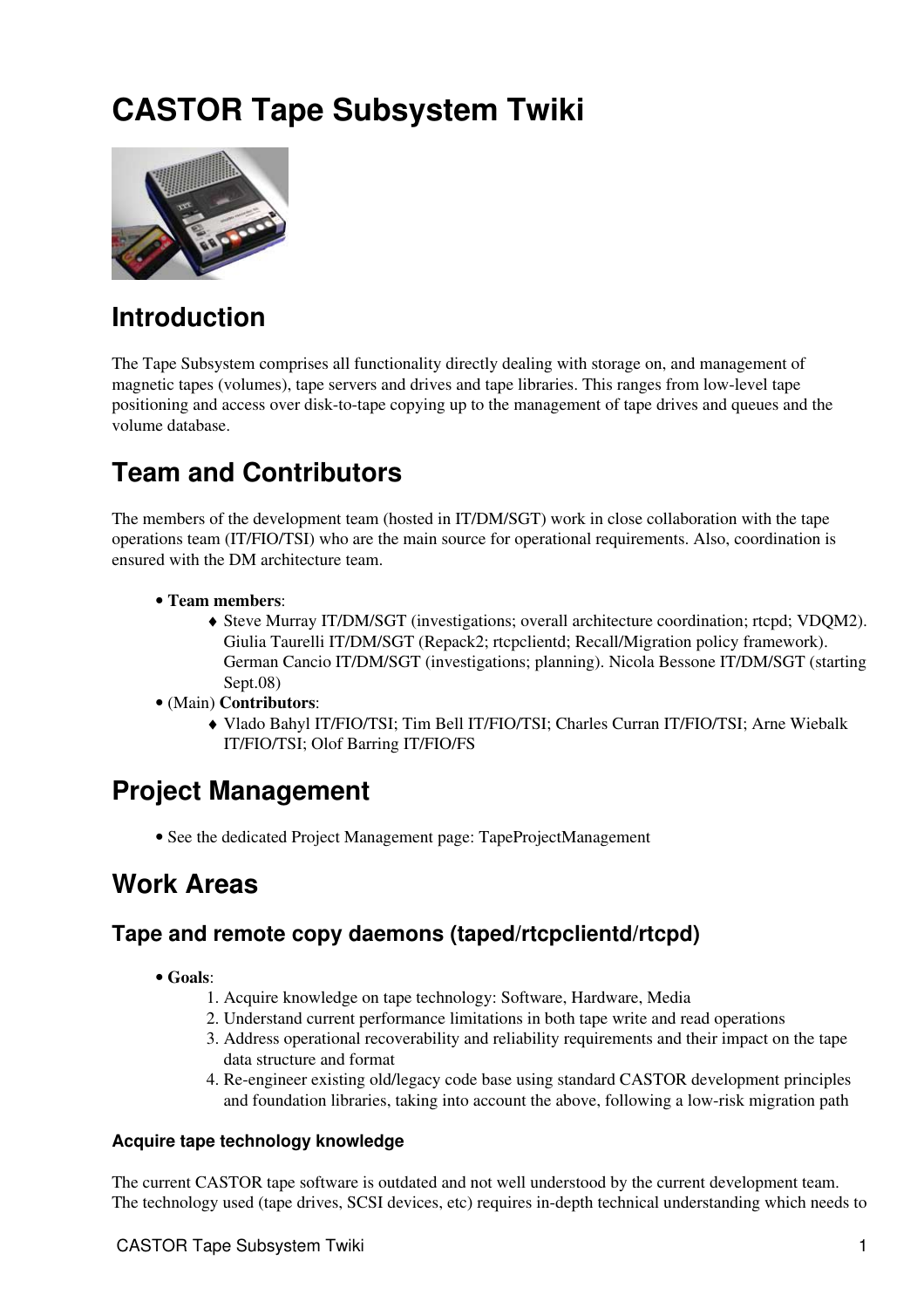be built up. Operational knowledge is available in IT/FIO/TSI; some development knowledge is available via A. Wiebalk which needs to be transferred to the developers in IT/DM.

#### <span id="page-2-0"></span>**Performance limitations with tape reads and writes**

The current tape data formats used in CASTOR were set in place in the 1990's (ANSI AUL, NL - see link below). The NL format is not used for production data as it lacks metadata critical for media recovery (see below). There are a number of problems in terms of performance:

- Reads: The number of files read per tape mount is very low (around 1.5 files in average; the overhead for a tape mount ranges from 1min to 3min). This due to:
	- 1. related files are not written together but rather spread over available tape servers, in order to increase write performance
	- 2. read operations for data on the same tape are not grouped (in order to avoid stale jobs on the batch farms)
- **Writes**: The usage of migration policies enables building up file streams to be sent to tape. However, the efficiency of writing small files is low due to writing each disk file as a single tape file in the AUL file format. This format requires writing header and trailer metadata files around the contents of each data file. The following page [CASTOR Tape Format](http://it-dep-fio-ds.web.cern.ch/it-dep-fio-ds/Documentation/castor-labels.asp) $\mathbb{F}$  shows that these metadata are separated from the contents of a data file by three tape marks; one after the header metadata, one after the data and one after the trailer metadata. The writing of tape marks is the most dominant factor in the writing of the header and trailer metadata. A total of  $\sim$  5-9 seconds is taken per file to write the three tape marks and the metadata (~2-3 per tape mark). Encouragements to experiments to increase their data file size have not been fully succesful so far.

#### <span id="page-2-1"></span>**Operational recoverability and reliability requirements**

- **Format**: Despite its performance disadvantages, the AUL format provides metadata information which are critical in terms of reliability and media recoverability (e.g. file name server ID, size, drive ID, etc). In order to avoid write positioning errors leading to data corruption, AUL trailer label information of the preceding file is checked when a new file is appended to the end of a tape and compared with the information kept in the database. The AUL header/trailer information also allows the identification of affected files in case of media problems (e.g. scratched/folded tape parts). Any alternative format must provide metadata information allowing for facilitating media recovery and safe positioning.
- **Stability**:
	- The software components, in particular rtcpclientd, are not robust against failures (e.g. ♦ daemon crashes). rtcpclientd is stateful and cannot be replicated (for load balancing or redundancy). After a crash, a manual database cleanup operation is needed.
	- Some of the software components, like rtcpd, are extremely delicate and critical as bugs or ♦ instabilities may (silently) corrupt production data stored into CASTOR. Also, backwards compatibility to CASTOR1 is required until CASTOR1 is completely stopped or confined. A development/deployment model is therefore required in which modules get updated/replaced incrementally, instead of a big-bang approach.

#### <span id="page-2-2"></span>**Re-engineering**

In order to address the above mentioned issues, a gradual re-engineering of the tape layer components is proposed. A design document will need to be prepared with the details. The main items are shortly described here:

**Tape format**: A new tape format will be defined in addition to the existing AUL and NL. While the • AUL format structure will be kept for this format at least initially, the payload inside each AUL data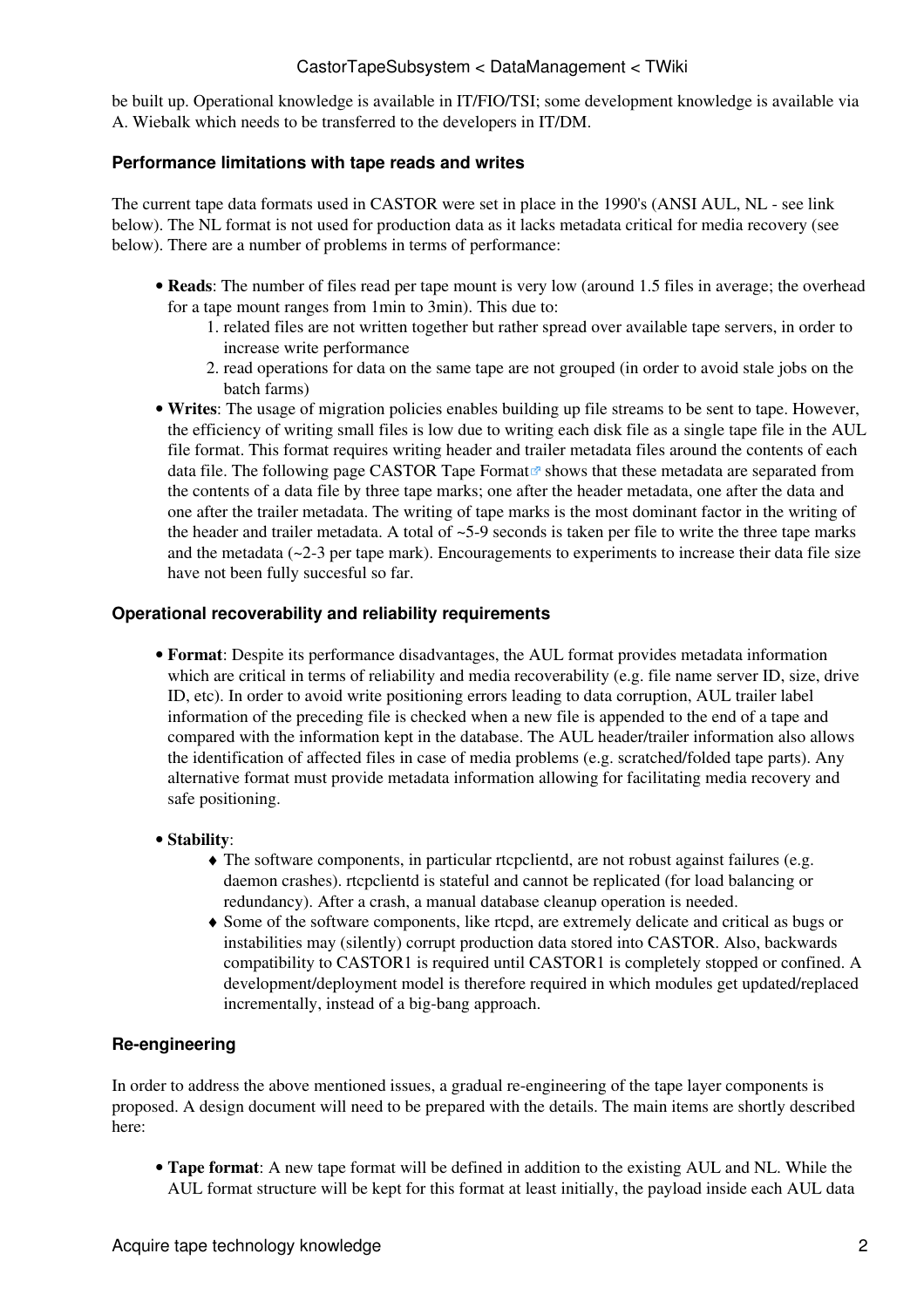file will consist of an aggregation of multiple CASTOR files, in order to reduce the number of tape marks. The aggregation will be generated by the tape layer itself. The incoming stream (list of files) to be migrated will be aggregated to a configurable maximum total size (e.g. 10GB) and/or configurable maximum number of files (e.g. 1000 files). If a file exceeds the maximum total size it will be written in a separate aggregation consisting of that single file. On hardware with efficient tape mark handling, the number of files per aggregation can be decreased. Aggregations are not a static concept but are dynamically (re-)created on every migration; files (more precisely: segments) may be rearranged into different aggregations e.g. after repacking of a tape.

- **update November 2009**: A presentation on the benefits of new tape formats integrated in ♦ CASTOR can be found here: [Tape\\_dev\\_performance.pdf](https://twiki.cern.ch/twiki/pub/DataManagement/CastorTapeSubsystem/Tape_dev_performance.pdf)
- **Aggregation format**: The aggregation format is internal to the tape layer and not visible from higher levels which still continue to see individual files (or "clusters" as defined by the stager, see below). Possible choices for the aggregation format include IL (see link below), GNU tar, CPIO, ZIP. The currently preferred choices are IL and TAR (see [here](https://twiki.cern.ch/twiki/bin/view/DataManagement/TapeAggregationFormatDiscussion) for further discussion.)
- **tape gateway**: rtcpclientd will be replaced by another module ("tape gateway") which communicates with VDQM and the tape servers.
- **tape aggregator**: A new module ("tape aggregator") will be developed which will run on the tape server and which interacts with the tape gateway on one hand (via a new protocol or a database), and rtcpd/taped running on the tape server on the other hand.
	- For write operations, the tape aggregator receives the list of files to be migrated from the tape ♦ gateway and performs the aggregation (using rfio and a memory buffer) using the selected aggregation format. Each aggregation is then (asynchronously) sent over to rtcpd/taped as a single file, using the existing protocols. In case of errors during write, all files of the aggregation are flagged as failed.
	- For read operations, the complete aggregation is read out (via rtcpd) potentially into a ♦ memory buffer - and then (asynchronously) sent over to the disk servers using rfio. Using a memory buffer to disk will be investigated, to better overcome slow disk server connections.
	- Data communication between the tape aggregator and rtcpd will be done using named pipes ♦ (over rfio) as they run on the same node. Data communication between the disk servers and the tape aggregator will use RFIO but can be replaced later by xrootd as needed.
- **rtcpd/taped**: Initially, rtcpd/taped will remain unchanged in order to preserve backwards-compatibility and to enable a low-risk migration path.
	- In the short term, small changes may be required to accomodate the existence of a new tape ♦ format.
	- In the future, the tape aggregator will be extended to cover their functionality (after stoppage ♦ of CASTOR1). This will also allow for enhancing functionality such as direct file positioning within an aggregation, for avoiding always having to read complete aggregations.
- name server: The name server needs to be enhanced to allow storing/retrieving the mapping between segments and the aggregation they belong to (and the position within a given aggregation).

#### <span id="page-3-0"></span>**Discussion points**

- **"Aggregations" vs. "Clusters"**: Tape level aggregations as proposed here are an independent, lower-level concept than "clustering" as proposed by the stager working group, but both concepts are compatible. The following should be done on the stager side to further increase efficiency (but there is no functional dependency from the new tape subsystem):
	- Migration policies should group files belonging to the same cluster to be written to tape ♦ within the same migration stream(s). This will ensure that files belonging to the same cluster are stored together in aggregations.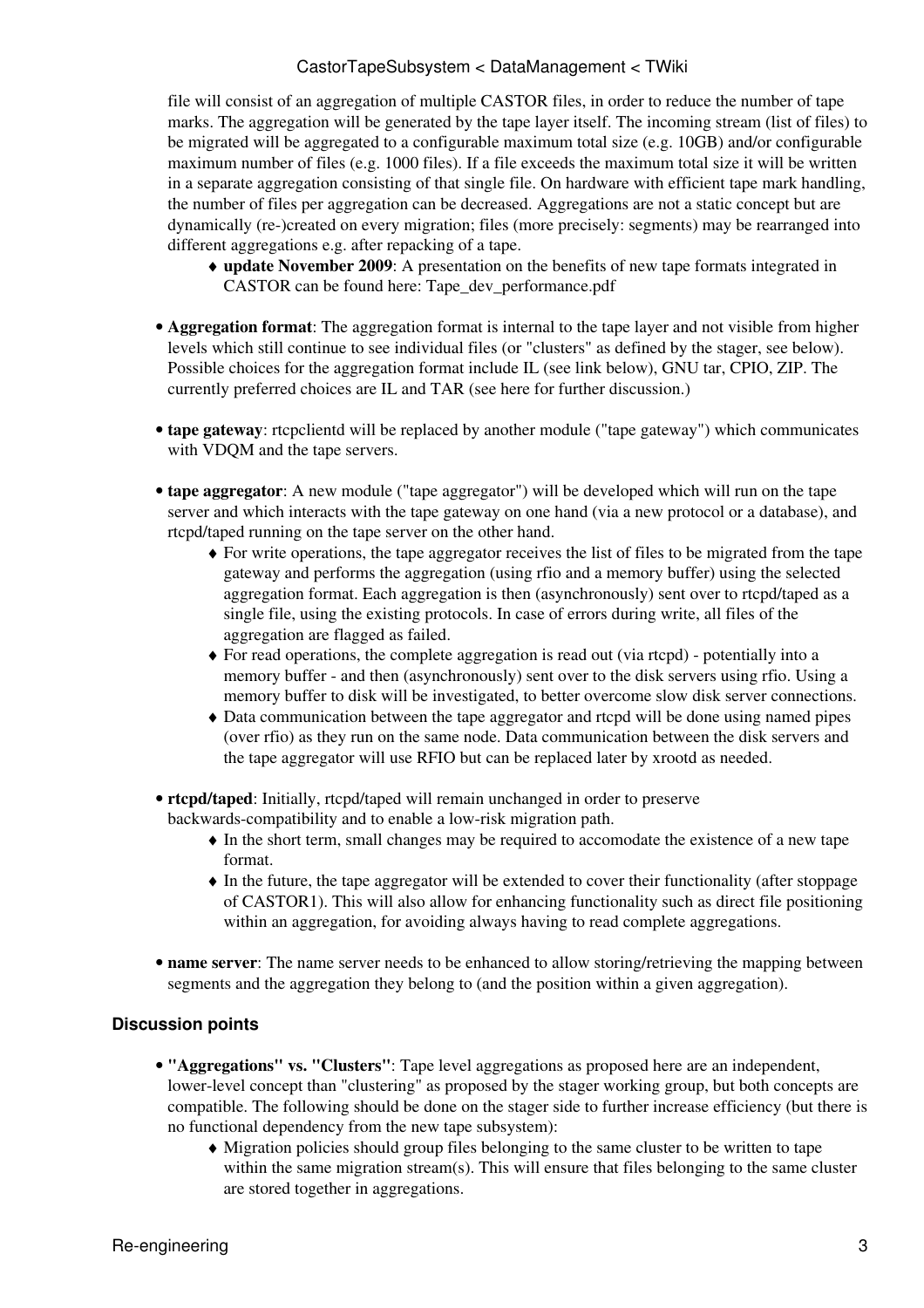- The recall policies should group as many files from the same cluster and/or aggregation, ♦ possibly by extending user requests for individual files to cover other files in the aggregation ("speculative read ahead", [[FIOgroup.SpeculativeRecalls]link]). The mapping of file to aggregation can be resolved via the name server.
- The potential benefits of having FTS sending aggregations also has been discussed. Here, the ♦ network is less the bottleneck but rather the achievable disk throughput; therefore FTS uses parallel connections for multiple files and fills up the available bandwidth, which fits naturally with the file spreading done by CASTOR. From a throughput perspective, serialization of files would therefore not be an advantage (nor a disadvantage, in case the bandwidth is filled up anyway).
- **Sequencing within aggregations**: There is no sequencing worth to be respected by the tape layer as the sequence of user operations (e.g. file creation) is 'lost' by the stager (due to scheduling/load balancing across disk servers, application of policies). The sequence of files within an aggregation is therefore meaningless and cannot be exploited.
- **Dedicated disk cache layer**: Efficient tape recalls/migrations require high bandwith availability between the tape server and the disk server sending/receiving the data. With the speed of modern drives (which nominally can reach 160MB/s) the 1Gb network link (~110MB/s) of a disk server will get saturated. This implies that during migration/recalls, other data accesses (e.g. end users) should be avoided on a particular disk server which means that all other data on that disk server becomes unavailable during the time tape data transfer is happening. With increased disk server sizes (10-15 TB) this becomes a significant limitation. A dedicated disk layer would allow to decouple user I/O access from the I/O load generated by tape drives running at maximum speed. The following options are envisageable:
	- 1. Define a standard Castor disk pool (no user access) where files get replicated on creation (via "replicate on close"). Migrations/recalls will be run from that disk pool. The configuration of that disk pool requires investigation (many small batch-node like servers allowing for high and fast throughput from/to tape? Large disk servers with higher retention and longer streams?)
	- 2. Use the local tape server disk for data collection and caching. This would require local disk scheduling on the tape servers; also the attached tape drive is idle during the time data collection / caching is running.
	- Complementary to 1. or 2.: create the aggregation outside the tape layer. Tests have 3. demonstrated that there is little overhead resulting from the concatenation of small files scattered across multiple disk servers using rtcpd, so there is no advantage in performing this step outside the tape layer.

#### **Hardware support and evolution**: •

- Tier-1 sites. What is the lowest common denominator? Will block positioning support ♦ (needed for positioning within aggregations) work on tape drives used by Tier-1's?
- ♦ Impact of FC fabrics

#### <span id="page-4-0"></span>**Roadmap**

A coarse-grained roadmap is listed below (last updated 29/6/09 - **draft**). Note that there are dependencies on the 2.1.9 series of CASTOR, in particular for the new threading library provided in the 2.1.9 core libs. Also, there are DB schema changes (mostly additions) but also some modifications in the associated objects e.g. tape copies. Having the software running on 2.1.8 would require isolating the dependencies and backporting as appropriate. This has not yet been addressed.

#### **First phase: provide the new gateway and aggregator (working in bridge mode - only AUL/NL tape format support)**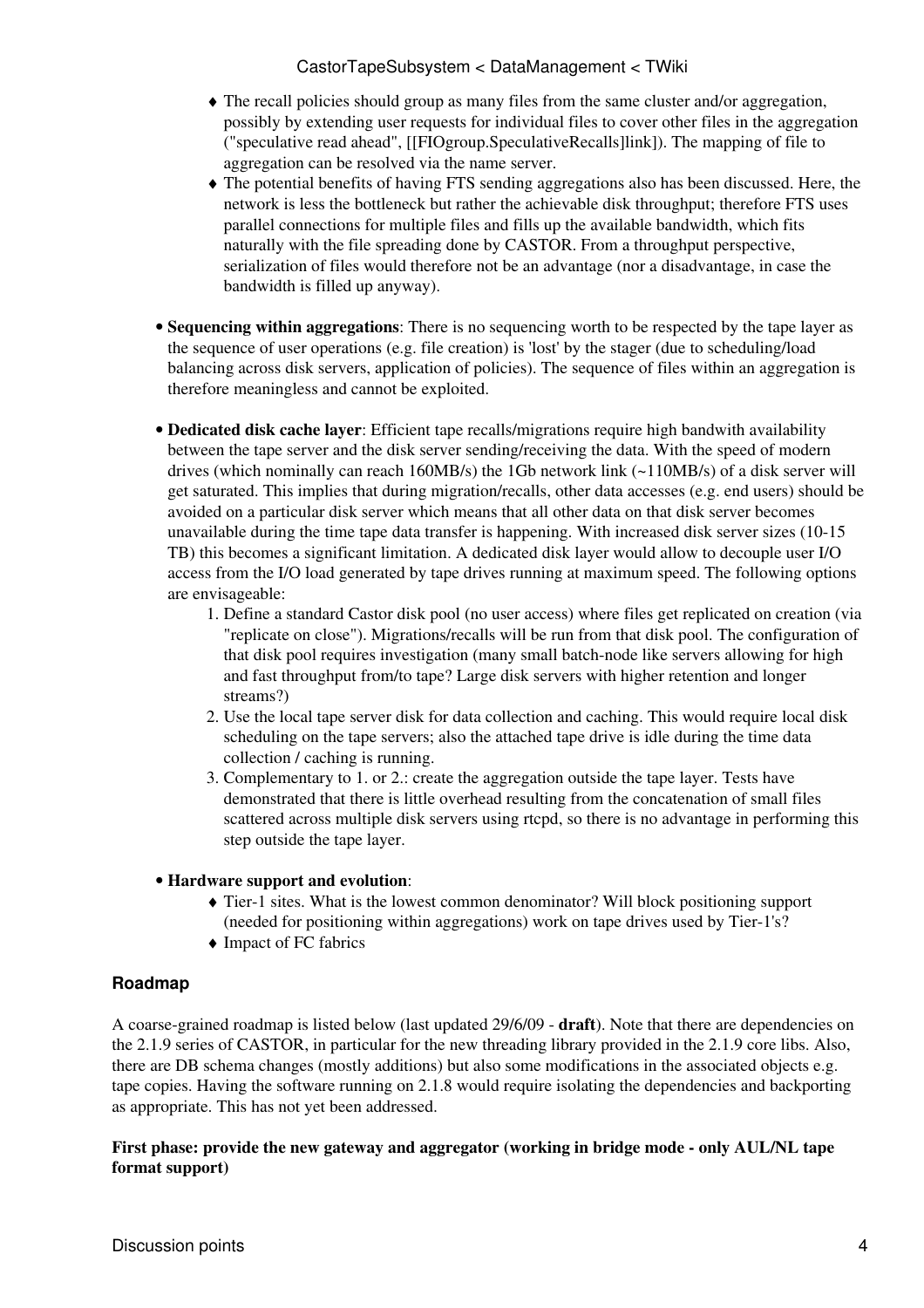| name                                                     | description                                                                                                                                                                            | duration | date                            |
|----------------------------------------------------------|----------------------------------------------------------------------------------------------------------------------------------------------------------------------------------------|----------|---------------------------------|
| Complete protocol<br>specification                       | Finish the specification of the (connection less) transfer<br>protocols between the new gateway, aggregator, and<br>VDQM, as well as between the aggregator and rtcpd.                 | 1w       |                                 |
| gateway DB schema                                        | Finalize the tape gateway database schema (requires<br>discussion with stager team)                                                                                                    | 1w       |                                 |
| development of<br>gateway+aggregator (in<br>bridge mode) | complete the developments of the first version of the<br>tape gateway and aggregator for bridge-only<br>functionality (no aggregations)                                                | 4w       |                                 |
| development of tpcp<br>recall/migrations                 | complete the developments of tpcp for recalls and<br>migrations                                                                                                                        | 2w       |                                 |
| development of tpcp dump                                 | complete the development of tpcp and aggregator for<br>dumps                                                                                                                           | 1w       |                                 |
| documentation                                            | Write documentation for gateway/aggregator protocol,<br>aggregator/rtcpd protocol, tape gateway DB schema,<br>workflow, and user documentation                                         | 2w       |                                 |
| test plans                                               | develop test cases for aggregator bridge functionality,<br>including upgrade/downgrade to/from current<br>rtcpclientd                                                                  | 1w       |                                 |
| packaging                                                | provide installation + init.d scripts, man pages, example<br>config files                                                                                                              | 1w       |                                 |
| test phase                                               | ensure recalls and migrations work correctly, verifying<br>in particular the drive allocation and end of transfer<br>protocols, and boundary conditions + error recovery test<br>cases | 3w       |                                 |
| release                                                  | release of gateway/aggregator first phase                                                                                                                                              |          | $W35 == end$<br>of August<br>09 |

The software delivered in the first phase aims to provide backward compatibility:

- The aggregator will be installed in addition to rtcpd on the tape servers. The aggregator does not access directly the tape device but does it via rtcpd. Stagers still running rtcpclientd will continue to directly communicate to rtcpd.
- Files written to tape by the tape gateway+aggregator can be read by rtcpclientd+rtcpd.

#### **Second phase: provide full support for aggregations (ALB block format) in the aggregator**

| name                    | description                                                             | duration | date |
|-------------------------|-------------------------------------------------------------------------|----------|------|
| development of tpcp     | complete the development of tpcp+aggregator for verification,           | 2w       |      |
| verify AUL              | <b>AUL</b> format                                                       |          |      |
| development of tpcp     | complete the development of tpcp+aggregator for verification,           | 1w       |      |
| verify ALB              | <b>ALB</b> format                                                       |          |      |
| development of          | Design and develop the aggregation building part inside                 | 4w       |      |
| aggregator(full support | aggregator, including modifications required at the level of rtcpd,     |          |      |
| for aggregations)       | and tape gateway                                                        |          |      |
| block positioning       | reverse engineering of current positioning logic for recalls (mostly Bw |          |      |
|                         | taped/posovl), modify to support block positioning within, and not      |          |      |
|                         | only at the beginning of, an AUL-embedded aggregation. If this is       |          |      |
|                         | not possible, aggregator needs to read out the whole aggregation,       |          |      |
|                         | which is less efficient                                                 |          |      |
| tape file               | complete the tape file packing and unpacking CLI's to work with         | 1w       |      |
| packer/unpacker         | tpread/tpwrite                                                          |          |      |
| $package + doc$         |                                                                         | 1w       |      |